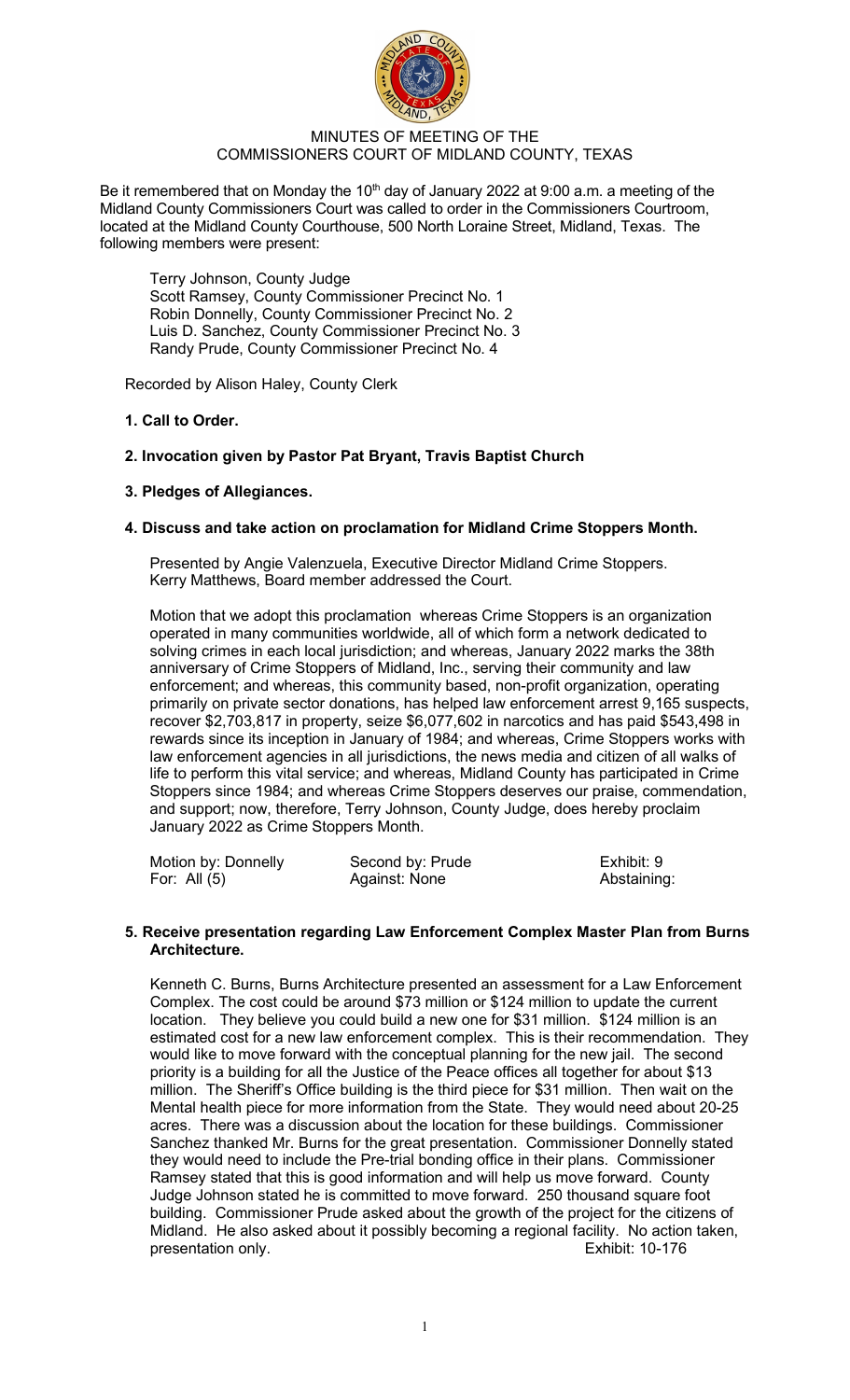## **6. Discuss and take action authorizing County Judge to sign Agreement with Secured Documents Shredding, Inc. for detention.**

Tabled per Lt. Rebecca Thompsons request

### **7. Acknowledge December monthly collections report/status update.**

Justice of the Peace, Precinct 1, Terry Luck presented the December monthly collection report to the court.

Motion to acknowledge the monthly collections report.

| Motion by: Ramsey | Second by: Donnelly | Exhibit: 177-193 |
|-------------------|---------------------|------------------|
| For: All $(5)$    | Against: None       | Abstaining:      |

## **8. Discuss and take action on court minutes from December 28, 2021.**

Presented by Alison Haley, Midland County Clerk.

Motion to approve the court minutes from December 28, 2021.

| Motion by: Sanchez | Second by: Prude | Exhibit: 194 |
|--------------------|------------------|--------------|
| For: All $(5)$     | Against: None    | Abstaining:  |

## **9. Discuss and take action on a New Year's Holiday for January 2023.**

Presented by Mitzi Baker, Treasurer. Veronica Morales, Auditor joined the conversation. Robert Segura, HR Director joined the conversation

Motion that we approve a New Year's Holiday for January 2023 on Monday January 2, 2023.

| Motion by: Sanchez | Second by: Prude | Exhibit: 195 |
|--------------------|------------------|--------------|
| For: All (5)       | Against: None    | Abstaining:  |

### **10. Discuss and take action paying down all employees comp time to the limit allowed by Personnel Policy 6.08 for Quarter 4 of 2021.**

Presented by Mitzi Baker, Treasurer. Veronica Morales, Auditor asked if there were funds budgeted. Some departments do not have overtime funds available.

Motion that we pay comp time down to the limit that we have set.

| Motion by: Donnelly | Second by: Sanchez | Exhibit: 196-197 |
|---------------------|--------------------|------------------|
| For: All $(5)$      | Against: None      | Abstaining:      |

#### **11. Discuss and take action on personnel memoranda.**

Presented by Mitzi Baker, Treasurer.

Motion to approve the personnel memoranda.

| Motion by: Sanchez | Second by: Ramsey | Exhibit: 198 |
|--------------------|-------------------|--------------|
| For: All $(5)$     | Against: None     | Abstaining:  |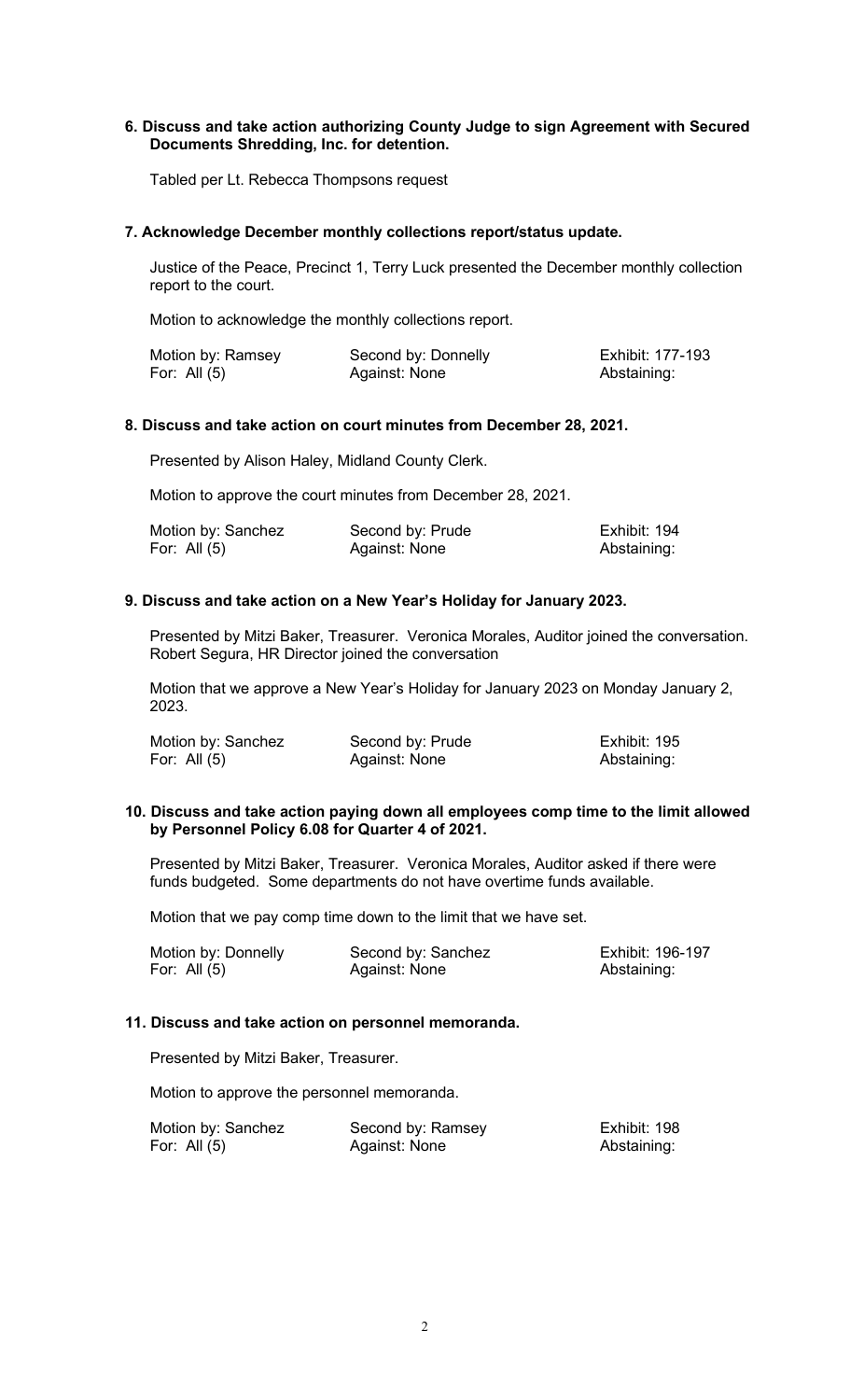## **12. Discuss and take action on line item transfers.**

Presented by Veronica Morales, Auditor. There were a few line-item transfers brought to the Courts attention.

Motion to approve all line item transfers.

| Motion by: Ramsey | Second by: Donnelly | Exhibit: 199-204 |
|-------------------|---------------------|------------------|
| For: All $(5)$    | Against: None       | Abstaining:      |

#### **13. Discuss and take action on bills and wire transfers.**

Presented by Veronica Morales, Auditor. They are holding invoices from Vector because they are not following the proper process. Eddie Mendez, Facilities Director joined the conversation. Kristy Engeldahl, Purchasing Agent joined the conversation. There are a few additional bills. Boon Chapman for \$115,733.00 and HCC life insurance Co. for \$11,706.25. Item 20 was brought up.

Motion to pay all bills and wire transfers which we don't have any.

| Motion by: Donnelly | Second by: Ramsey | Exhibit: 205-212 |
|---------------------|-------------------|------------------|
| For: All (5)        | Against: None     | Abstaining:      |

## **14. Discuss and take action on donation in the amount of \$1,000.00 from Mary N. Tighe to Library.**

Ann Rector, Assistant Library Director presented a donation to the library from Mary N. Tighe for \$1,000.00.

Motion that we acknowledge the donation.

| Motion by: Donnelly | Second by: Sanchez | Exhibit: 213-214 |
|---------------------|--------------------|------------------|
| For: All $(5)$      | Against: None      | Abstaining:      |

#### **15. Discuss and take action on budget amendment for Texas Supports Libraries 2022 Grant in the amount of \$58,776.00 from Texas State Library and Archives Commission (TSLAC).**

Ann Rector, Assistant Library Director presented the budget amendment.

Motion that we approve the TSLAC grant budget amendment.

| Motion by: Donnelly | Second by: Sanchez | Exhibit: 215-216 |
|---------------------|--------------------|------------------|
| For: All $(5)$      | Against: None      | Abstaining:      |

## **16. Receive Covid Update.**

Presented by Robert Segura, HR Director. Update only, no action taken.

Exhibit: 217-218

#### **17. Discuss and take action authorizing use of I.T. credit card for drone repair.**

Presented by Tim Telck, District Attorney Environmental Investigator. We cannot get a quote until they can look at the drone.

Motion that we authorize the use of IT credit card for drone repair.

| Motion by: Donnelly | Second by: Prude | Exhibit: 219 |
|---------------------|------------------|--------------|
| For: All $(5)$      | Against: None    | Abstaining:  |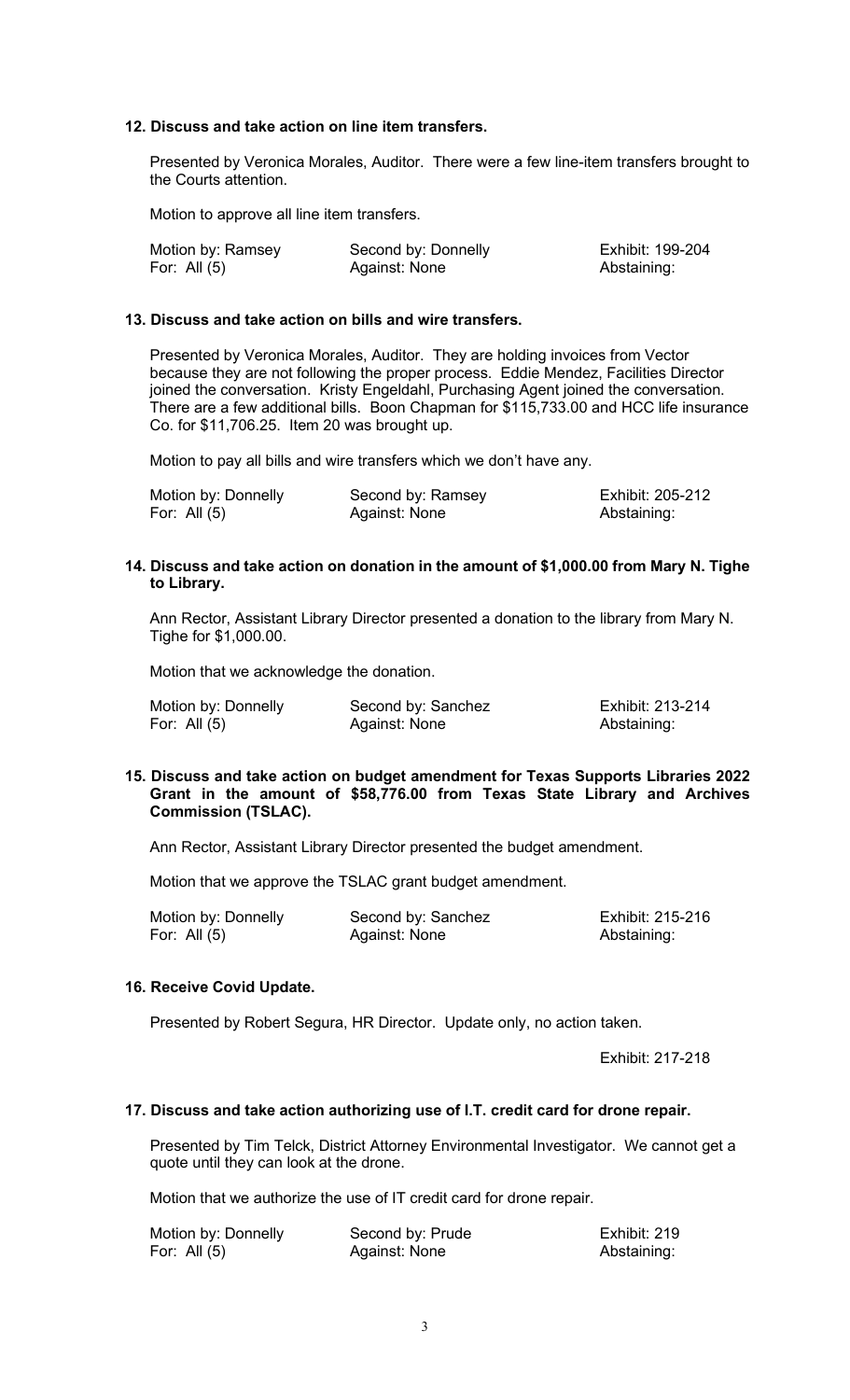### **18. Discuss and take action authorizing County Judge to sign Notice of Election for March 1, 2022 Joint Primary.**

Presented by Carolyn Graves, Elections Administrator.

Motion authorizing the County Judge to sign the notice of election for March 1, 2022, joint primary.

| Motion by: Ramsey | Second by: Sanchez | Exhibit: 220-222 |
|-------------------|--------------------|------------------|
| For: All (5)      | Against: None      | Abstaining:      |

#### **19. Discuss and take action installing and removing dirt at the Horseshoe Main Arena.**

Presented by Kristy Engeldahl, Purchasing Agent. We have a quote for the installing and removing dirt at the Arena for the Midland County Jr. Livestock show and auction. The quote is from Silverado Oil Field Services for \$12,198.00.

Motion to approve Silverado Oil Field Services moving the dirt in and out of the Horseshoe arena for the amount of \$12,198.00 for the Midland County Jr. Livestock show and auction.

| Motion by: Ramsey     | Second by: Donnelly | Exhibit: 223-225 |
|-----------------------|---------------------|------------------|
| For: Ramsey, Donnelly | Against: Johnson    | Abstaining:      |
| Sanchez, Prude        |                     |                  |

### **20. Discuss and take action installing a wall in Elections Office at Annex.**

Presented by Kristy Engeldahl, Purchasing Agent. We have a quote from Double I Construction in the amount of \$11,207.00. This was not a budgeted item, but Facilities is going to use building maintenance funds to cover this cost. Eddie Mendez, Facilities Director answered the Courts questions.

Motion that we install a wall in the Elections Office at the Annex.

| Motion by: Donnelly | Second by: Sanchez | Exhibit: 226-227 |
|---------------------|--------------------|------------------|
| For: All $(5)$      | Against: None      | Abstaining:      |

#### **21. Discuss and take action going out for RFP for Paving Precinct 4 Cluster 1 and Cluster 2 Roads.**

Kristy Engeldahl, Purchasing Agent requested to go out for RFP for paving precinct 4 Cluster 1 and Cluster 2 roads.

Motion to go out for RFP for Precinct 4 Cluster 1 and Cluster 2 roads.

| Motion by: Prude | Second by: Donnelly | Exhibit: 228 |
|------------------|---------------------|--------------|
| For: All $(5)$   | Against: None       | Abstaining:  |

#### **22. Discuss and take action authorizing County Judge to sign letter notifying City of Midland that Midland County will take responsibility for flood plain management outside city limits.**

Presented by Commissioner Donnelly. We have the floodplain management requirement under the County.

Motion that we authorize the County Judge to sign this letter.

| Motion by: Donnelly | Second by: Sanchez | Exhibit: 229-230 |
|---------------------|--------------------|------------------|
| For: All $(5)$      | Against: None      | Abstaining:      |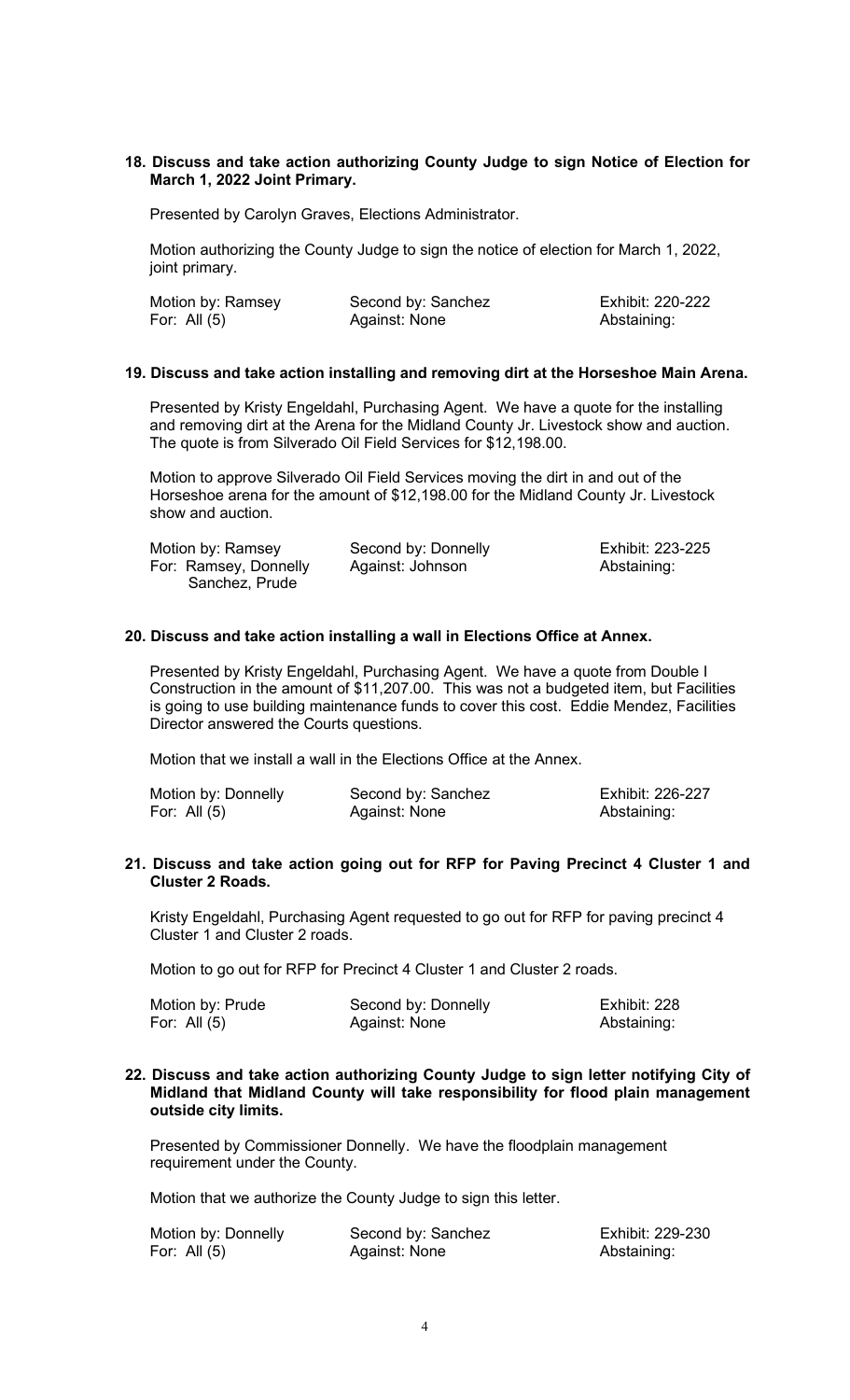### **23. Discuss and take action authorizing County Judge to sign Encroachment Agreement with ONEOK to cross their existing facility at CR 1250 (Cholla Road).**

Presented by Andrew Avis, Public Works Director.

Motion authorizing the Judge to sign encroachment agreement with ONEOK to cross their existing facility at CR 1250.

| Motion by: Ramsey | Second by: Donnelly | Exhibit: 231-250 |
|-------------------|---------------------|------------------|
| For: All $(5)$    | Against: None       | Abstaining:      |

#### **24. Discuss and take action approving and authorizing County Judge to sign ARPA subrecipient agreement between Midland County and Midland County Hospital District.**

Presented by Russell Malm, County Attorney. Veronica Morales, Auditor joined the conversation. Subrecipient monitoring needs to be in place for us to give these funds out. If we are providing this for payroll it will be difficult to verify. She requests that they wait for guidance from the consultant we hire. Commissioner Donnelly stated some of the requirements for the ARPA funds. Commissioner Prude asked if the Hospital is aware of these requirements. Tabled for more information.

### **25. Discuss and take action on amendment and/or exceptions to the County's Health and Dental Plan Document.**

Hold for Executive session. Recalled

Presented by Stacy Minton, Boon Chapman. Dialysis coverage was discussed. Remove the provision of the first 40 visits to be billed charges and start paying from day one. This is coming up because of an active supreme court case. The plan would pay 150% of Medicare. In network providers were discussed.

Motion that we amend the dialysis coverage on our medical plan and 150% amendment.

| Motion by: Donnelly | Second by: Ramsey | Exhibit: 251-252 |
|---------------------|-------------------|------------------|
| For: All $(5)$      | Against: None     | Abstaining:      |

#### 

Dental implants were discussed. Current plan coverage was discussed. Then the possible changes were discussed. Commissioner Prude stated that option 6 would be good for our employees. Commissioner Ramsey also stated he believes putting this under major restorative services is a good idea. Mitzi Baker, Treasurer and Veronica Morales,<br>Auditor joined the conversation. Denise Massey, Boon Chapman answered Denise Massey, Boon Chapman answered Commissioner Prudes questions about colonoscopy coverage and prostate cancer treatments.

Motion that we go with option #6. Amended to go into effect immediately.

| Motion by: Prude | Second by: Ramsey | Exhibit: 253-258 |
|------------------|-------------------|------------------|
| For: All (5)     | Against: None     | Abstaining:      |